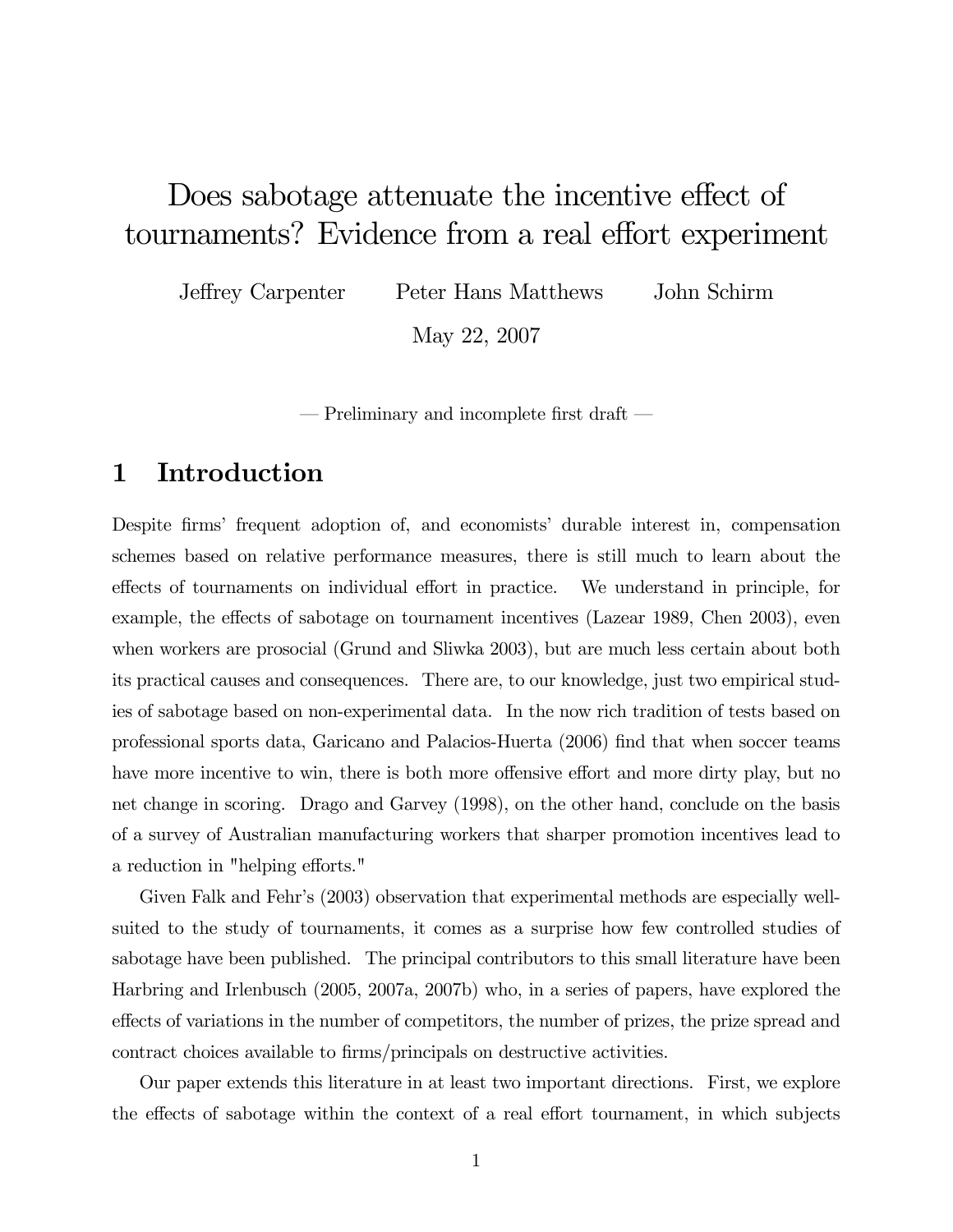subjects were required to complete and print a series of form letters, and then stuff these into hand addressed envelopes. While there is now some debate about the differences between real and chosen effort designs (Bruggen and Strobel 2005, for example), we are sympathetic to the views of van Dijk, Sonnemans and van Winden (2001: 189), who suspect that the replacement of work, which "involves effort, fatigue, boredom, excitement and other affectations not present in the [more abstract notion of chosen effort]" influences tournament behavior and therefore outcomes.

Second, but no less important, our design reflects a different and, in some work environments, more plausible notion of sabotage. Sabotage in the lab is almost always blunt and diffuse. It is diffuse in the sense that, with the notable exception of Harbring, Irlenbusch, Krackel and Selten (2000), it is not directed at individuals: destructive activities are assumed to reduce the output of all other subjects. It is our impression, however, that in practice, the saboteur's aim is often much narrower. And it is blunt because what is represented in most, if not all, experiments is the actual destruction of output, the most extreme form of sabotage. To win a tournament, a worker need not produce more than her rivals, but rather create the impression, well-founded or otherwise, that she has produced more. In cases where individual effort levels are difficult to rank order, let alone measure, this is often a simpler, but more subtle, task. Much of what we call "office politics" is about the formation of beliefs about relative performance. Our design allows for two forms of directed sabotage: subjects counted and evaluated their quality of each competitor's output, and in the sabotage treatments, compensation depended, in part, on these evaluations.

[SUMMARY OF RESULTS]

#### 2 Experimental Design

In all four treatments, each of 8 student subjects was provided with his or her own computer, work table, "output box," list of names and addresses and access to a shared printer. The task was to complete a form letter with names and addresses from the list, hand address an envelope, print the letter, stuff it into an envelope and then add it to the output box. The substance of the letter was not contrived: it concerned official department business and was salient to our subjects. The task was not as simple as first seems: from start to finish,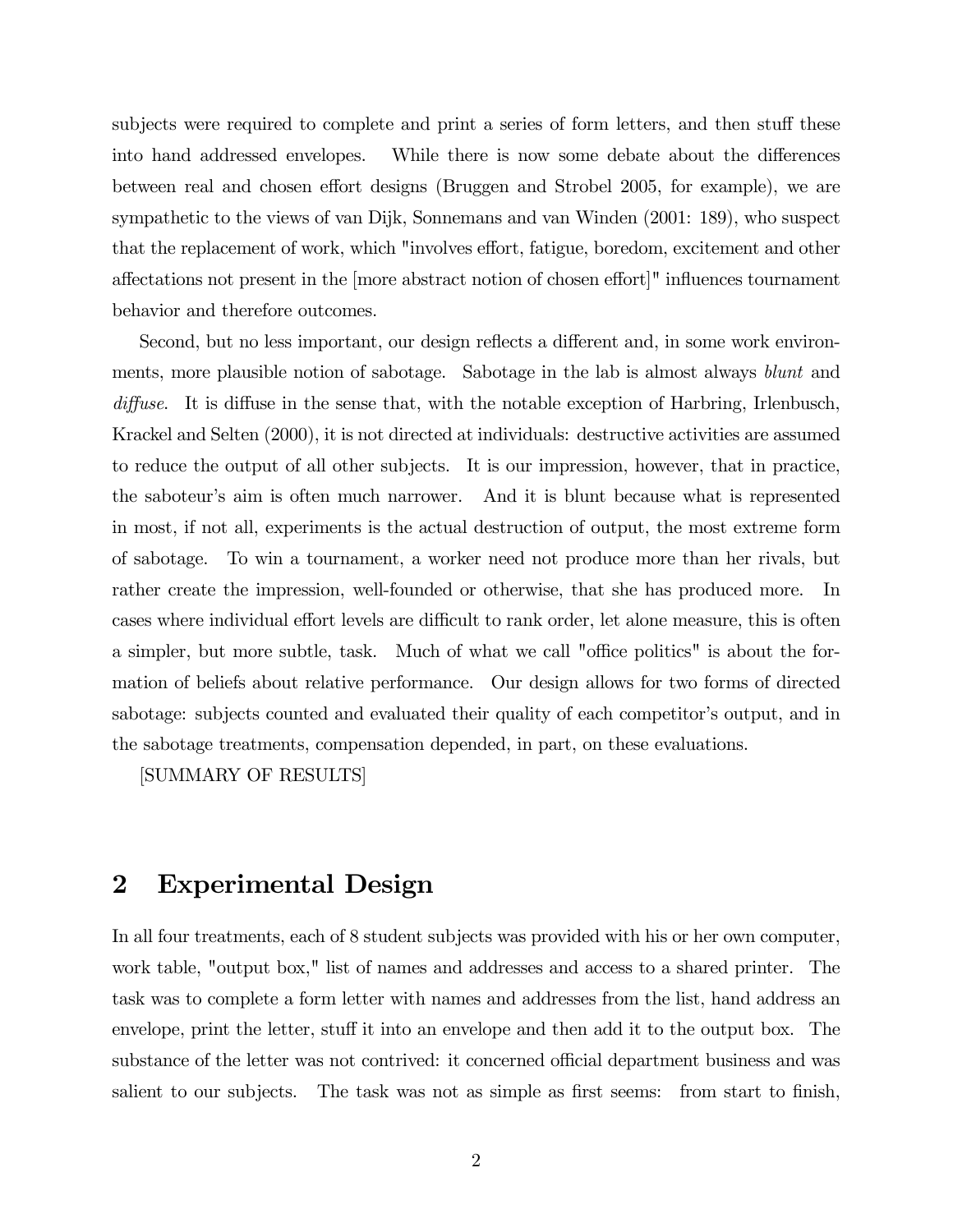each letter required between 60 and 90 seconds to complete. Subjects had 30 minutes to complete letters from a list that contained more names and addresses than could ever be exhausted.

After the production period, all of the subjects and a "supervisor," one of the experimenters, went around the room and examined all of the output boxes. Each counted and recorded the number of completed envelopes in each output boxes and then, on the basis of one envelope chosen at random from each box, estimated the quality of production, on a scale from 0 to 1. Because an objective measure of quality, or at least one in which neither experimenters nor subjects had a vested interest, was later needed to determine levels of sabotage, a member of the US Postal Service was hired to evaluate *all* of the envelopes.

Finally, at the end of each session, subjects completed a short survey that allowed us to collect much of the usual demographic data, some information about expectations, in particular whether each subject expected his or her own output to be reported accurately, and a measure of risk preferences based on Weber, Blais and Betz (2002) scale.

The treatments differ with respect to the method of compensation and the opportunities for sabotage. In the first treatment, denoted PN, subjects were paid a piece rate of \$1 per "quality adjusted envelope," where both the count and the evaluation of quality are the supervisor's. The second,  $TN$ , is the no sabotage tournament: in addition to the same piece rate available udner PN, the subject who produced the most quality adjusted envelopes received a bonus of \$25. The third,  $PS$ , is like  $PN$  except that the raw counts and quality ratings are the combined subject and supervisor averages. Other than inequality aversion, there is no obvious reason for subjects to undercount or underestimate the quality of other output boxes under  $PS$  and, if so, no reason to expect differences in adjusted output. Because this is what the data show, the  $PS$  and  $PN$  treatments have been consolidated. Last, in the tournament with sabotage or  $TS$  treatment, the \$25 prize is restored but determined on the basis of the combined subject and supervisor averages.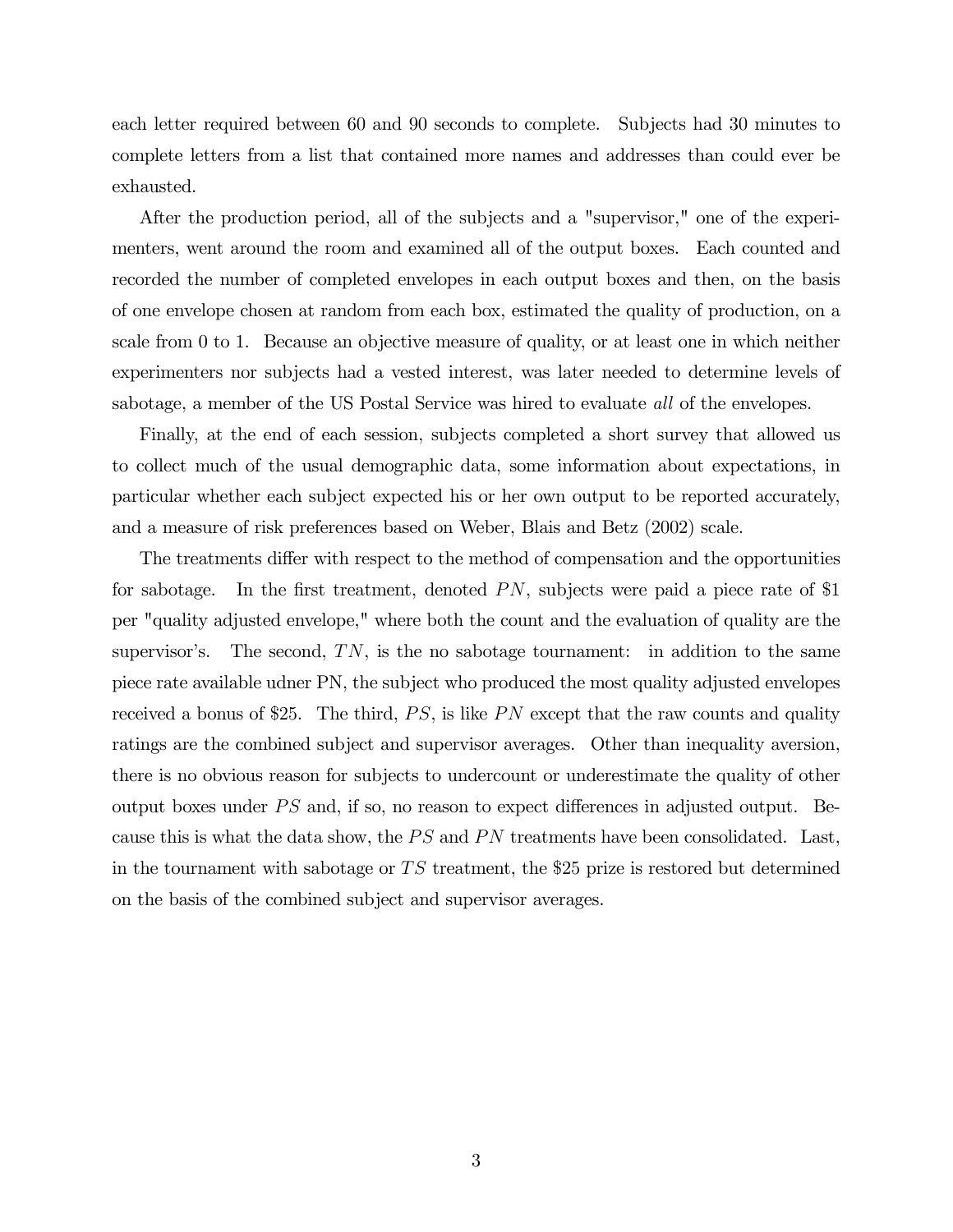#### 3 Descriptive Statistics

| TABLE 1: Participant Characteristics       |     |         |                |                |                |
|--------------------------------------------|-----|---------|----------------|----------------|----------------|
|                                            | N   |         | Mean Std. Dev. | Min            | Max            |
| Male                                       | 160 | 0.463   | 0.500          | $\theta$       | 1              |
| International Student                      | 160 | 0.113   | 0.317          | $\Omega$       | 1              |
| Risk Scale                                 | 160 | 128.600 | 25.176         | $\Omega$       | 203            |
| Risk Taker (90th percentile Risk Scale)    | 160 | 0.100   | 0.301          | $\overline{0}$ | 1              |
| E(Teammates to correctly report my output) | 160 | 0.888   | 0.317          | $\theta$       | 1              |
| Age                                        | 160 | 20.019  | 1.385          | 18             | 23             |
| <b>GPA</b>                                 | 158 | 3.486   | 0.281          | 2.55           | $\overline{4}$ |
| First Born                                 | 160 | 0.581   | 0.495          | $\Omega$       | 1              |
| Number of Siblings                         | 160 | 1.569   | 1.164          | $\Omega$       | 7              |
| Number of Bathrooms in Parent's House      | 160 | 3.066   | 1.528          | $\Omega$       | 9              |
| Have a Car on Campus                       | 160 | 0.406   | 0.493          | $\Omega$       | 1              |
| Employed                                   | 160 | 2.225   | 0.997          | $\Omega$       | 4              |
| Number of Participants Known               | 159 | 1.277   | 1.272          | $\theta$       | 8              |

#### 4 Results

As the first column in Table 2 reveals. when adjusted individual output is regressed on just the tournament and tournament with sabotage treatment indicators, both estimated coefficients are significant at the 10 percent level. Relative to the combined piece rate treatments, adjusted output is estimated to rise 1.171 per person, or  $9.368 = 8(1.171)$  per team, in the tournament. (Since labor costs in the tournament are therefore  $34.368 =$  $25 + 9.368$  more, it will also be more profitable if  $9.368p \ge 34.368$  or  $p \ge 3.57$ , where p is the price per finished envelope.) When sabotage is possible, on the other hand, adjusted output per worker falls not just relative to the tournament, but to the combined piece rate treatments: if  $p = 3.57$ , for example, so that the tournament and piece rates are equally profitable, the firm loses 55.716, 42.668 of which is the result of lower revenues, or the equivalent of almost 16 envelopes.)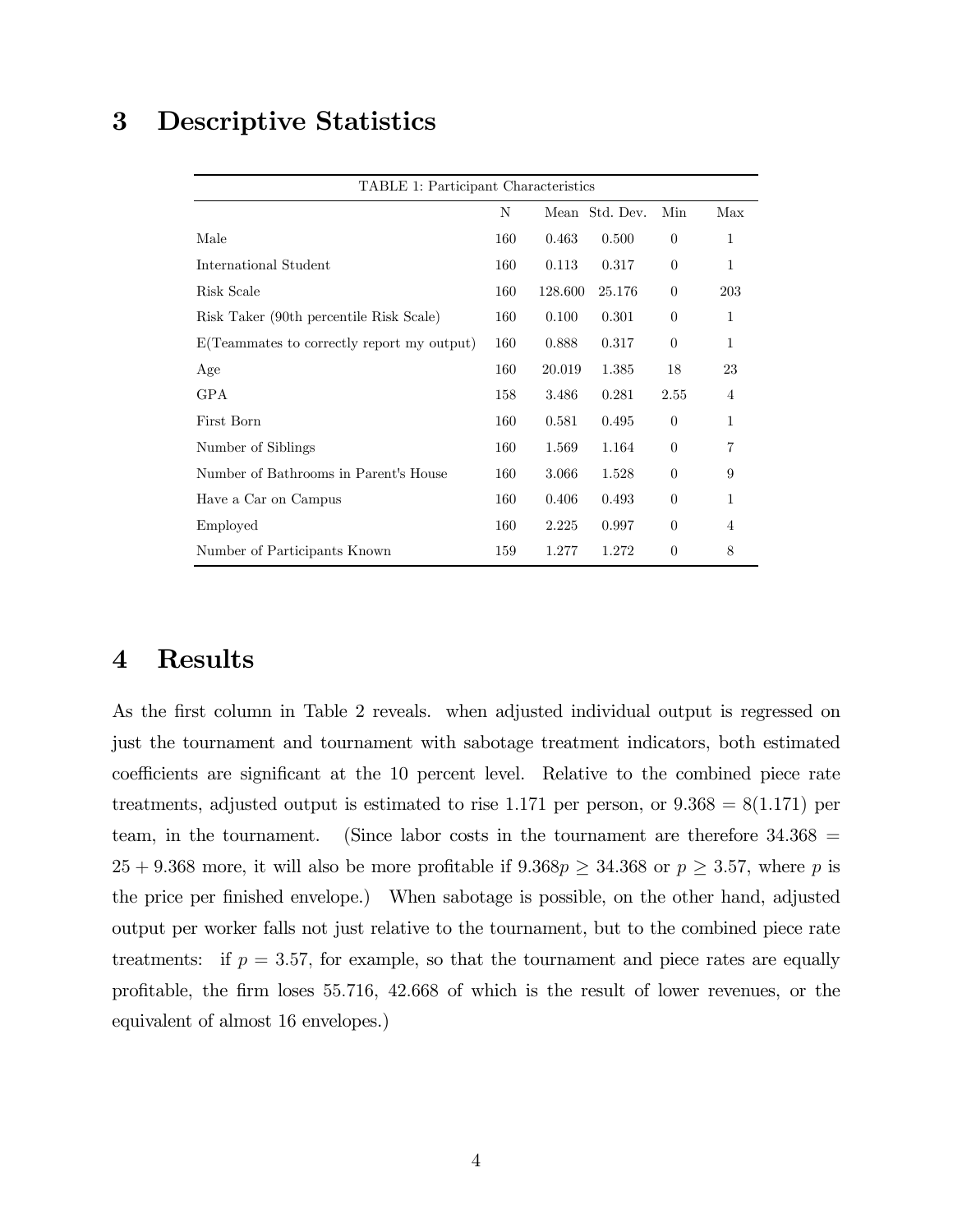

| onr∈ |  |
|------|--|
|      |  |

The addition of indicators for sex, international student status and risk preferences has little effect on these treatment effects: the estimated coefficients retain both their size and significance. Also, the estimated coefficients for sex and international student status are negative and significant in both the statistical and economic senses, and are consistent, we believe, with the nature of the task, one in which keyboard skills, neat handwriting and facility in English were favored.

The observation that risk takers are estimated to produce 1.781 fewer envelopes, and that the difference is significant at the 10 percent level, requires a more subtle interpretation. It is our hypothesis that risk takers are more likely than other subjects to skimp on quality in an effort to finish more envelopes. We find support for this view in separate but unreported quantity and quality regressions and in the third column, which reveals that when another indicator, whether subjects expect their output to be reported correctly, is added to the model, the risk taker coefficient shrinks in size and significance.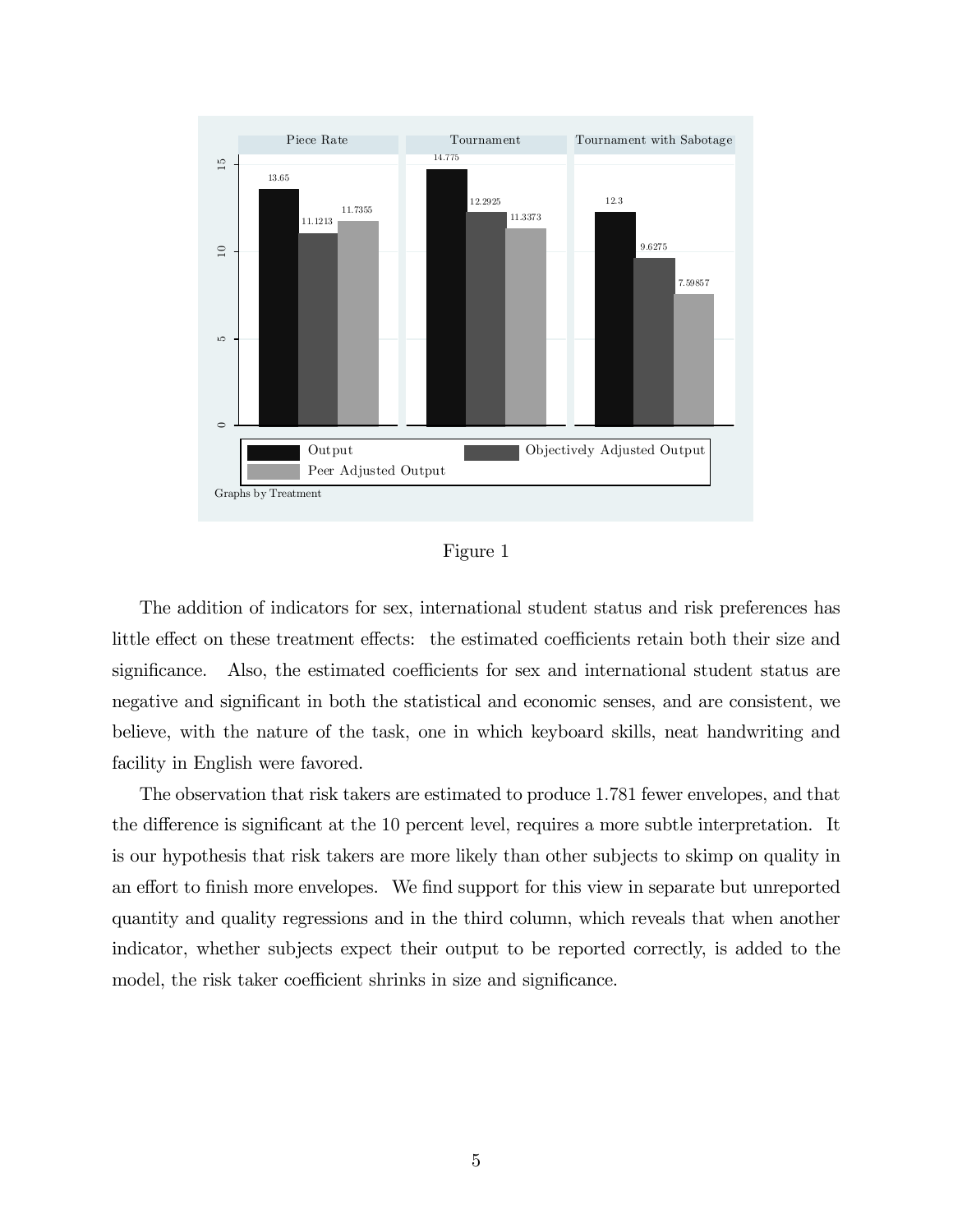| TABLE 2: Analysis of Objectively Adjusted Output |           |                       |                                     |             |
|--------------------------------------------------|-----------|-----------------------|-------------------------------------|-------------|
|                                                  | (1)       | (2)                   | (3)                                 | (4)         |
| Tournament                                       | $1.171*$  | $1.138**$             | $1.165***$                          | $1.370**$   |
|                                                  | (0.59)    | (0.54)                | (0.55)                              | (0.55)      |
| Tournament with Sabotage                         | $-1.494*$ | $-1.680**$            | 0.188                               | 0.347       |
|                                                  | (0.77)    | (0.72)                | (0.79)                              | (0.76)      |
| Male                                             |           | $-1.265***$           | $-1.220**$                          | $-1.300**$  |
|                                                  |           | (0.52)                | (0.49)                              | (0.51)      |
| International Student                            |           |                       | $-3.125***$ $-3.239***$ $-3.561***$ |             |
|                                                  |           | (0.72)                | (0.65)                              | (0.75)      |
| Risk Taker                                       |           | $-1.781*$             | $-0.624$                            | $-0.447$    |
|                                                  |           | (0.93)                | (0.97)                              | (1.01)      |
| E(Teammates to correctly report my output)       |           |                       | $4.746***$                          | $4.515***$  |
|                                                  |           |                       | (1.08)                              | (1.16)      |
| Intercept                                        |           | $11.121***$ 12.291*** | $7.481***$                          | $15.989***$ |
|                                                  | (0.36)    | (0.45)                | (1.23)                              | (5.42)      |
| Includes demographic controls                    | No        | N <sub>o</sub>        | No                                  | Yes         |
| R-squared                                        | 0.07      | 0.20                  | 0.32                                | 0.35        |
| N                                                | 160       | 160                   | 160                                 | 157         |

Note: OLS with robust standard errors; the omitted treatment is piece rate; column (4) includes controls for age, GPA, birth order, number of siblings, employment status, the number of other participants known and proxies for family wealth.

More important, the addition of this expectations variable also causes the coefficient for tournaments with sabotage to vanish. Quality adjusted output is lower in tournaments with sabotage, in other words, because fewer individuals expect their co-workers to be truthful about their contributions to production and, as a result, effort is scaled back. In more evocative terms, firms in which promotion is the result, at least in part, of office politics, the response of workers will be to produce less.

Furthermore, as the results in the fourth column reveal, this observation is robust with respect to the addition of other demographic controls and even the number of other subjects known.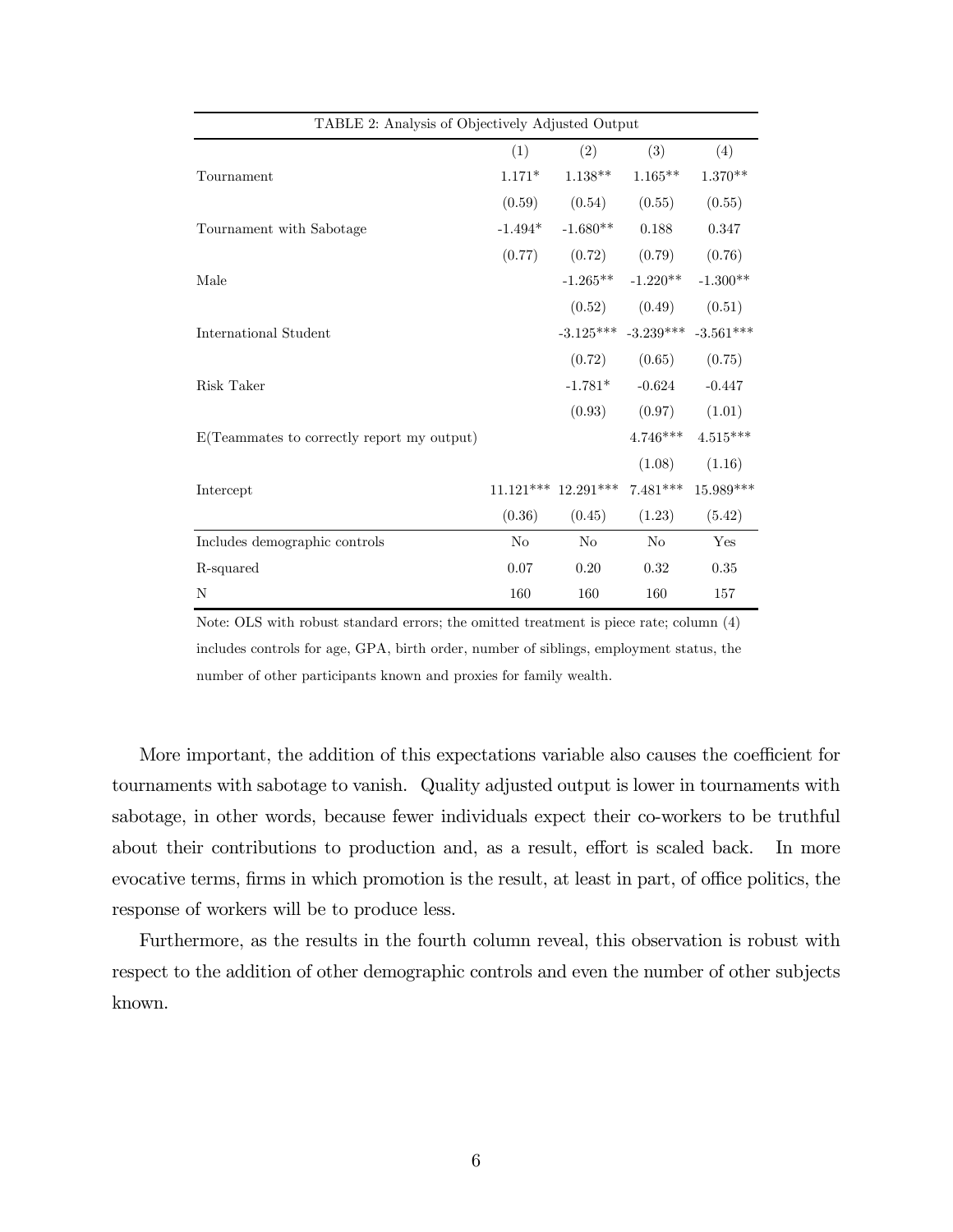









But were such expectations reasonable? That is, did our subjects sabotage one another more often in the tournament? And what other influences can be identified? Table 3 reports the estimates for a series of panel tobit models for the subsample of cases in which either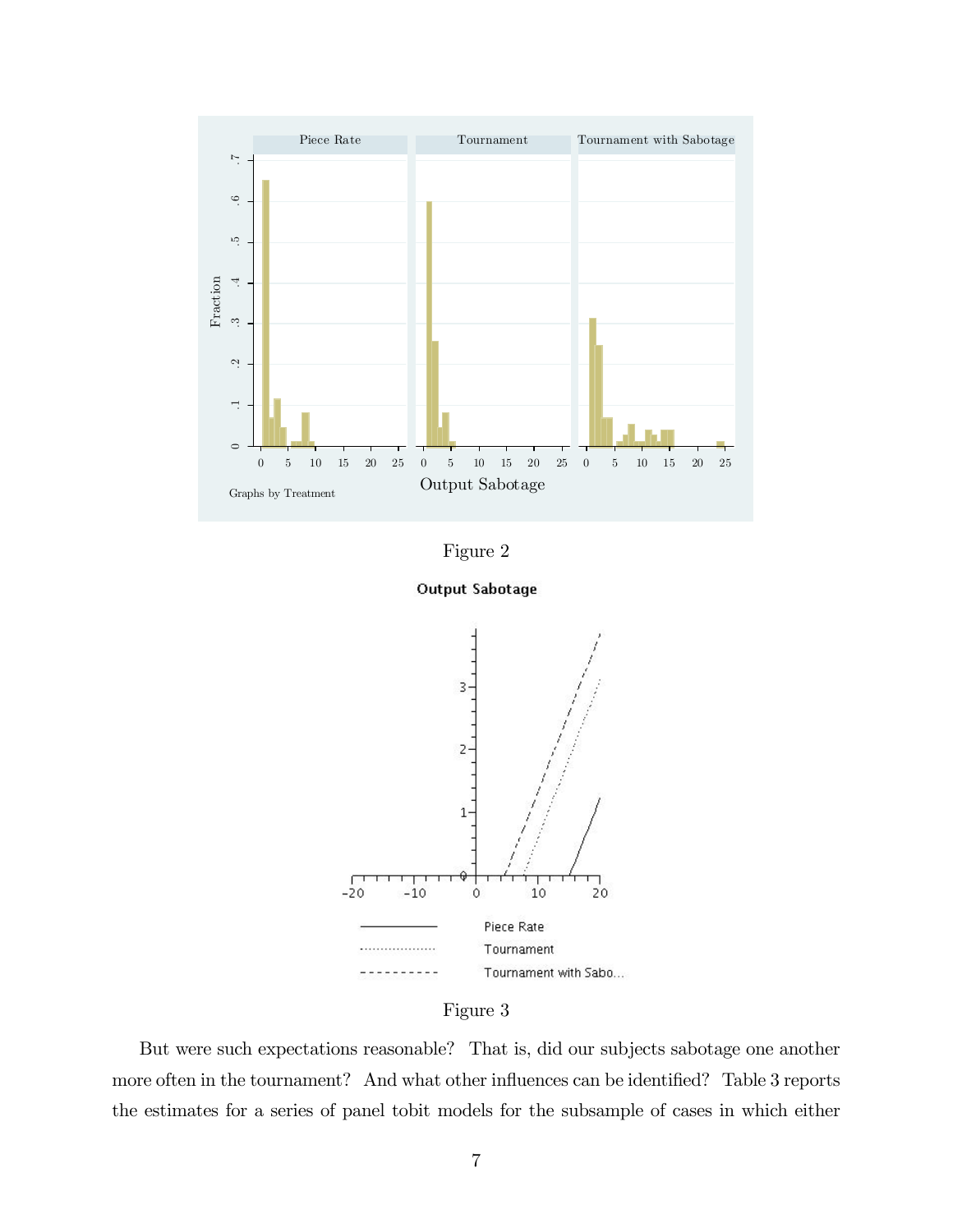positive or no output sabotage was observed. The first specification, for example, is limited to the two treatment indicators (the combined piece rate treatment serves as the default) and the difference between the target's output and the saboteur's. All three coefficients are significant at the 1 percent level, and produce the "sabotage functions" depicted in Figure 3. In particular, subjects who produce more than their co-workers do not undercount their output under any compensation scheme.

| TABLE 3: Analysis of Output Sabotage       |                |                         |                                     |             |  |
|--------------------------------------------|----------------|-------------------------|-------------------------------------|-------------|--|
| Tournament                                 | $1.882***$     | $1.874***$              | $1.824***$                          | $1.848***$  |  |
|                                            | (0.56)         | (0.55)                  | (0.54)                              | (0.55)      |  |
| Tournament with Sabotage                   | $2.612***$     | $2.571***$              | $1.612**$                           | 1.708**     |  |
|                                            | (0.57)         | (0.57)                  | (0.68)                              | (0.70)      |  |
| (Target's Output - Saboteur's Output)      | $0.250***$     | $0.265***$              | $0.245***$                          | $0.257***$  |  |
|                                            | (0.05)         | (0.05)                  | (0.05)                              | (0.05)      |  |
| Male                                       |                | 0.448                   | 0.415                               | 0.596       |  |
|                                            |                | (0.46)                  | (0.45)                              | (0.48)      |  |
| International Student                      |                |                         | $-2.700***$ $-2.636***$ $-2.721***$ |             |  |
|                                            |                | (0.80)                  | (0.80)                              | (0.84)      |  |
| Risk Taker                                 |                | 0.123                   | $-0.415$                            | $-0.168$    |  |
|                                            |                | (0.76)                  | (0.78)                              | (0.82)      |  |
| E(Teammates to correctly report my output) |                |                         | $-2.261***$                         | $-1.956**$  |  |
|                                            |                |                         | (0.86)                              | (0.88)      |  |
| Intercept                                  |                | $-3.757***$ $-3.728***$ | $-1.426$                            | $-11.150**$ |  |
|                                            | (0.39)         | (0.46)                  | (0.98)                              | (4.93)      |  |
| Includes demographic controls              | N <sub>o</sub> | N <sub>o</sub>          | N <sub>o</sub>                      | Yes         |  |
| rho                                        | 0.289          | 0.271                   | 0.253                               | 0.242       |  |
| Wald Chi-squared                           | 54.842         | 66.622                  | 75.683                              | 89.804      |  |
| N                                          | 945            | 945                     | 945                                 | 925         |  |

Note: Tobit with lower limit of zero; the omitted treatment is piece rate; column (4) includes controls for age, GPA, birth order, number of siblings, employment status, the number of other participants known and proxies for family wealth.

Furthermore, subjects who produce less than their co-workers do not undercount their output under piece rates unless the difference is very large.

Output differences do lead to significant output sabotage in both tournament treatments, more so, as one would expect, when it has real consequences: in the tournament with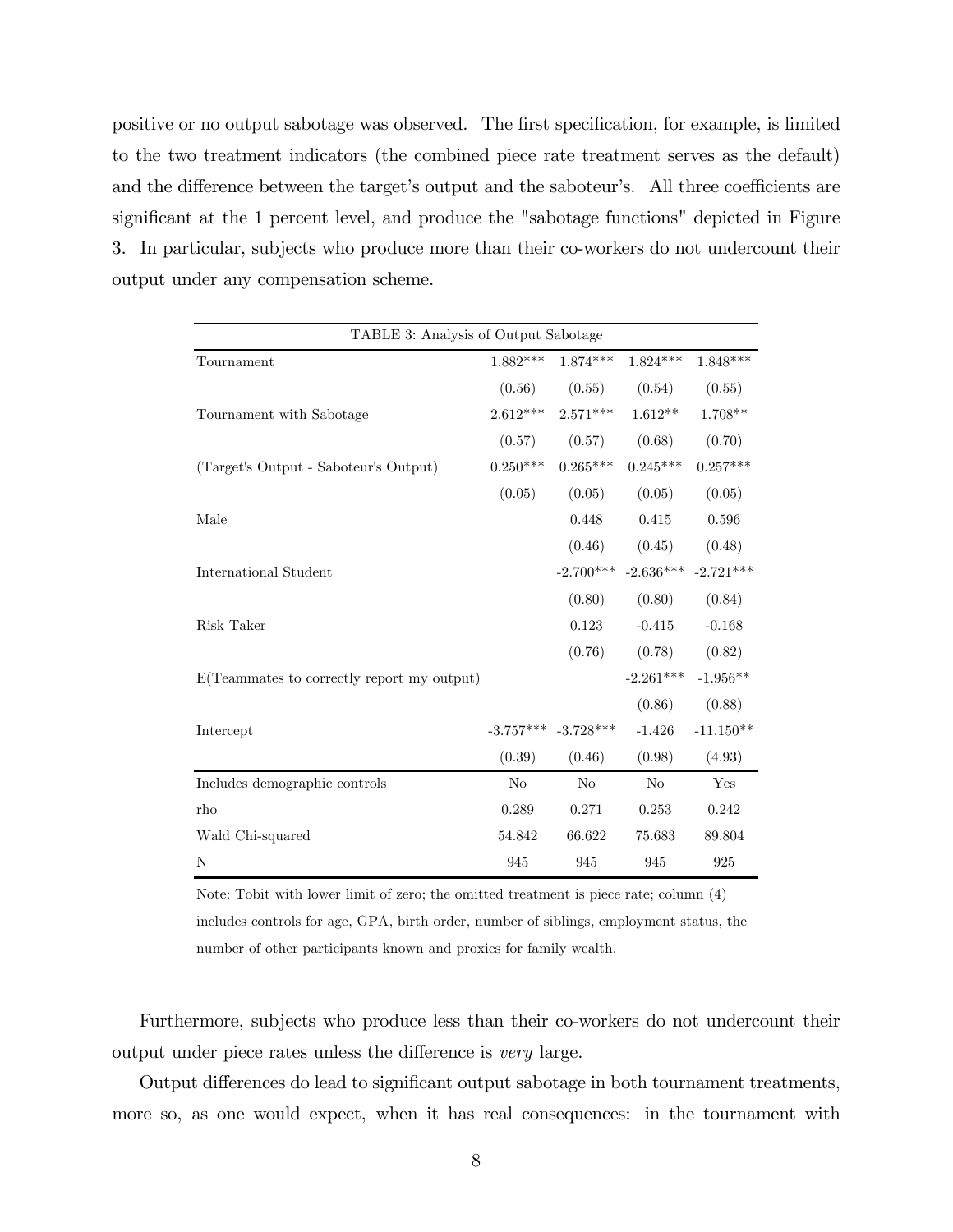sabotage treatment, a difference of even four envelopes is sufficient to induce undercounts. Furthermore, it seems that once this threshold is reached, one out of every four additional envelopes will not be counted. Given the existence of a second, more covert, method of sabotage, the size of these effects comes as a surprise.

Here, too, the addition of controls for sex, international student status and risk preferences has little or no effect on these coefficients. In this case, however, neither sex nor risk preferences seem to matter. It also appears, however, that international students engage in much less output sabotage.

If expectations about teammates' behavior is included, the treatment effect for tournaments with sabotage is still significant, but much smaller in size. In particular, there is now little or no difference in the two tournament treatments, even if both produce more "misbehavior" than the combined piece rate treatments. Furthermore, the coefficient on the expectations term is negative and large, in both the statistical and economic senses: even for the tournament with sabotage, it is sufficient to eliminate output sabotage for all but the most extreme differences in output. Team members, it seems, practice a form of negative reciprocity: if A expects B to correctly report A's output, then A will correctly report B's, but if not, A will undercount B whenever B produces more than A. In tournaments where there is a pronounced incentive to undercount, few(er) teammates expect to have their output counted correctly, which leads them to undercount their teammates' output.

Surprisingly, perhaps, this result is robust with respect to not just the usual additional controls, but to the number of other subjects known.

Because quality sabotage is much less blatant, our prior was that it would have a lower threshold, and be more responsive to differences, than output sabotage, but otherwise exhibit the same broad patterns. The results in Table 4, which report random effects tobit estimates for four models obtained for the subsample of cases in which non-negative quality sabotage is observed, are consistent with this. In the simplest specification, which includes the two tournament treatment indicators and the difference in the target's objective quality of output and the subject's, all three coefficients are significant at the 10 percent level or better. To understand their implications, consider the implied sabotage functions, as depicted in Figure 5. Any positive difference is now sufficient to induce sabotage, even in the piece rate treatments, and sabotage in the first tournament treatment, in which peer evaluations have at most psychological consequences, exceeds this by a smallish but significant amount.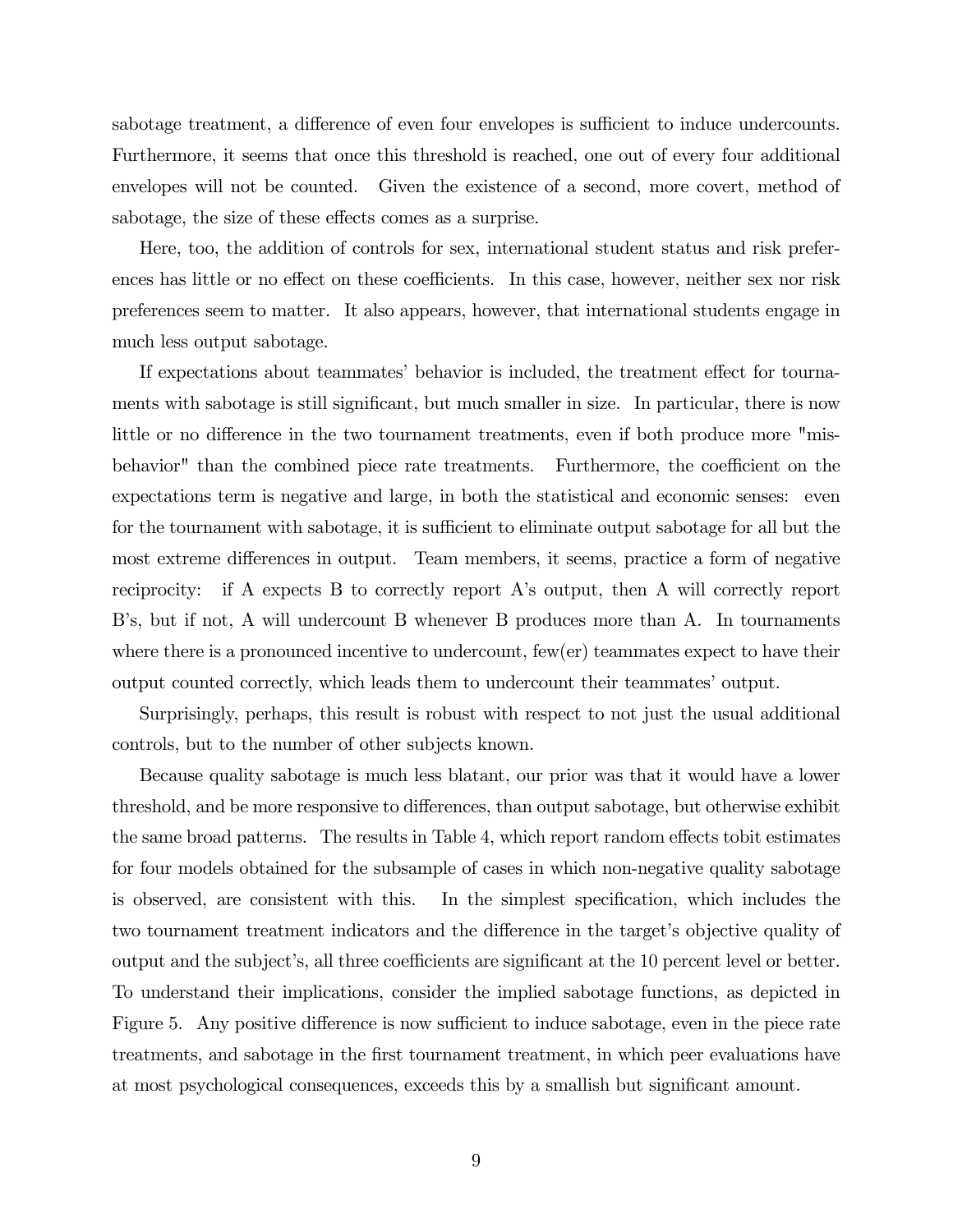









In tournaments with sabotage, on the other hand, underestimation is pervasive, even when the quality of the subject's output is much higher than the target's. As Figure 4 reveals, even when the two produce output of the same objective quality, the benchmark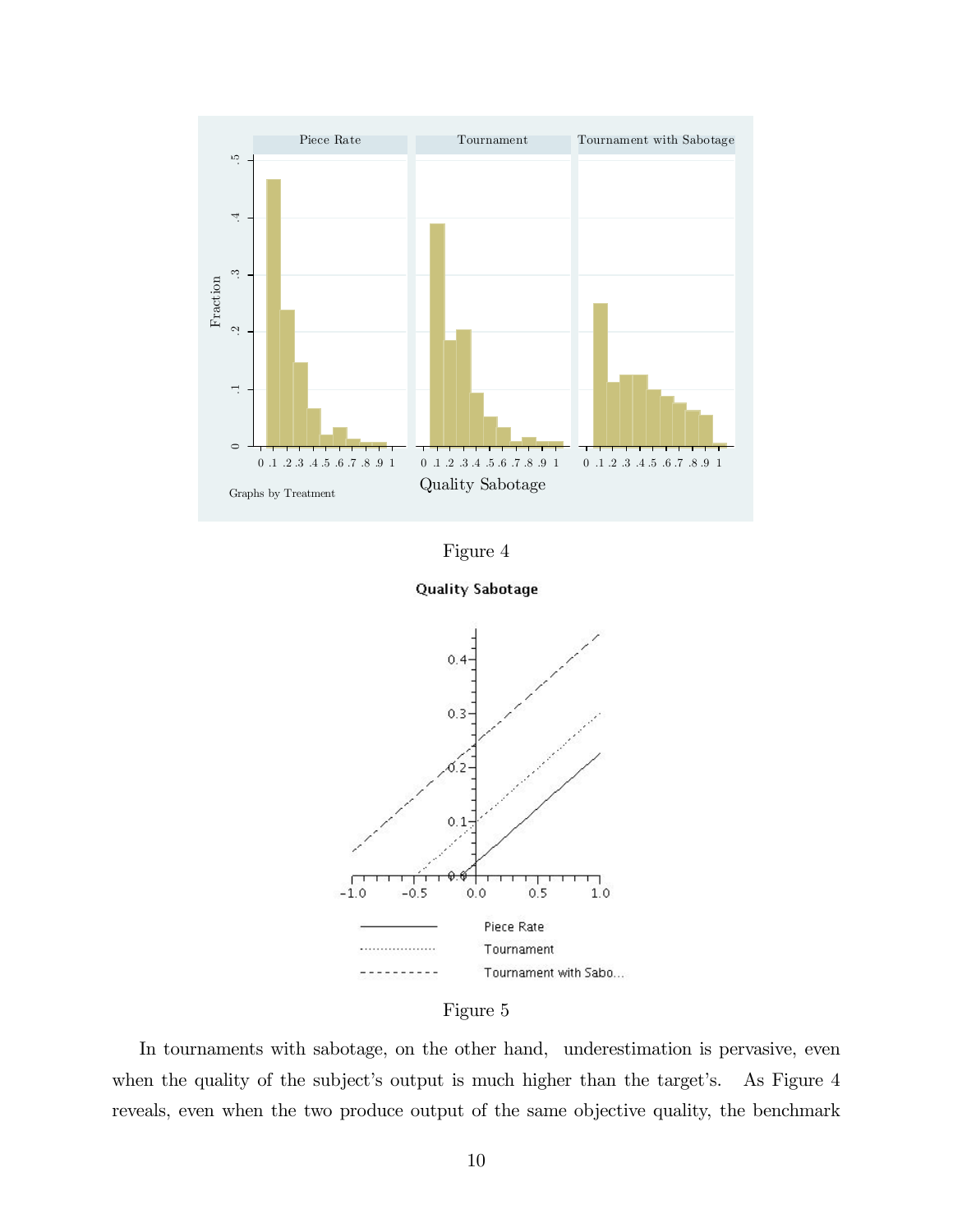| TABLE 4: Analysis of Quality Sabotage      |                |            |                |            |
|--------------------------------------------|----------------|------------|----------------|------------|
| Tournament                                 | $0.074*$       | $0.071*$   | 0.068          | 0.054      |
|                                            | (0.04)         | (0.04)     | (0.04)         | (0.04)     |
| Tournament with Sabotage                   | $0.221***$     | $0.225***$ | $0.183***$     | $0.184***$ |
|                                            | (0.04)         | (0.04)     | (0.05)         | (0.05)     |
| (Target's Quality - Saboteur's Quality)    | $0.202***$     | $0.189***$ | $0.144*$       | $0.135*$   |
|                                            | (0.07)         | (0.07)     | (0.07)         | (0.08)     |
| Male                                       |                | $-0.037$   | $-0.038$       | $-0.028$   |
|                                            |                | (0.04)     | (0.04)         | (0.04)     |
| International Student                      |                | $-0.018$   | $-0.01$        | $-0.024$   |
|                                            |                | (0.06)     | (0.06)         | (0.06)     |
| Risk Taker                                 |                | $0.123*$   | 0.103          | $0.112*$   |
|                                            |                | (0.06)     | (0.06)         | (0.06)     |
| E(Teammates to correctly report my output) |                |            | $-0.112*$      | $-0.104$   |
|                                            |                |            | (0.07)         | (0.07)     |
| Intercept                                  | 0.026          | 0.035      | $0.151**$      | $-0.251$   |
|                                            | (0.03)         | (0.03)     | (0.08)         | (0.35)     |
| Includes demographic controls              | N <sub>o</sub> | $\rm No$   | N <sub>o</sub> | Yes        |
| rho                                        | 0.407          | 0.393      | 0.373          | 0.35       |
| Wald Chi-squared                           | 37.098         | 42.709     | 47.476         | 54.172     |
| N                                          | 627            | 627        | 627            | 622        |

model predicts that each will underestimate the quality of the other by about 0.25.

Note: Tobit with lower limit of zero; the omitted treatment is piece rate; column (4) includes controls for age, GPA, birth order, number of siblings, employment status, the number of other participants known and proxies for family wealth.

When the model is expanded to include the now familiar sex, international student and risk preference indicators, there is no effect on either the size or the significance of the treatment or the quality difference coefficients, and only the coefficient on risk takers is significant at the 10 percent level or better.

Once more, it is the addition of the expectations term that produces the most dramatic effects. Its own large, significant effect suggests that negative reciprocity is not limited to quantity sabotage: if A expects B to underestimate the quality of A's work, then A is much more likely to underestimate the quality of B's work. The further observation that the tournament with sabotage coefficient is smaller in size, if not significance, tells us that few(er) teammates are expected to tell the truth when the stakes are increased.